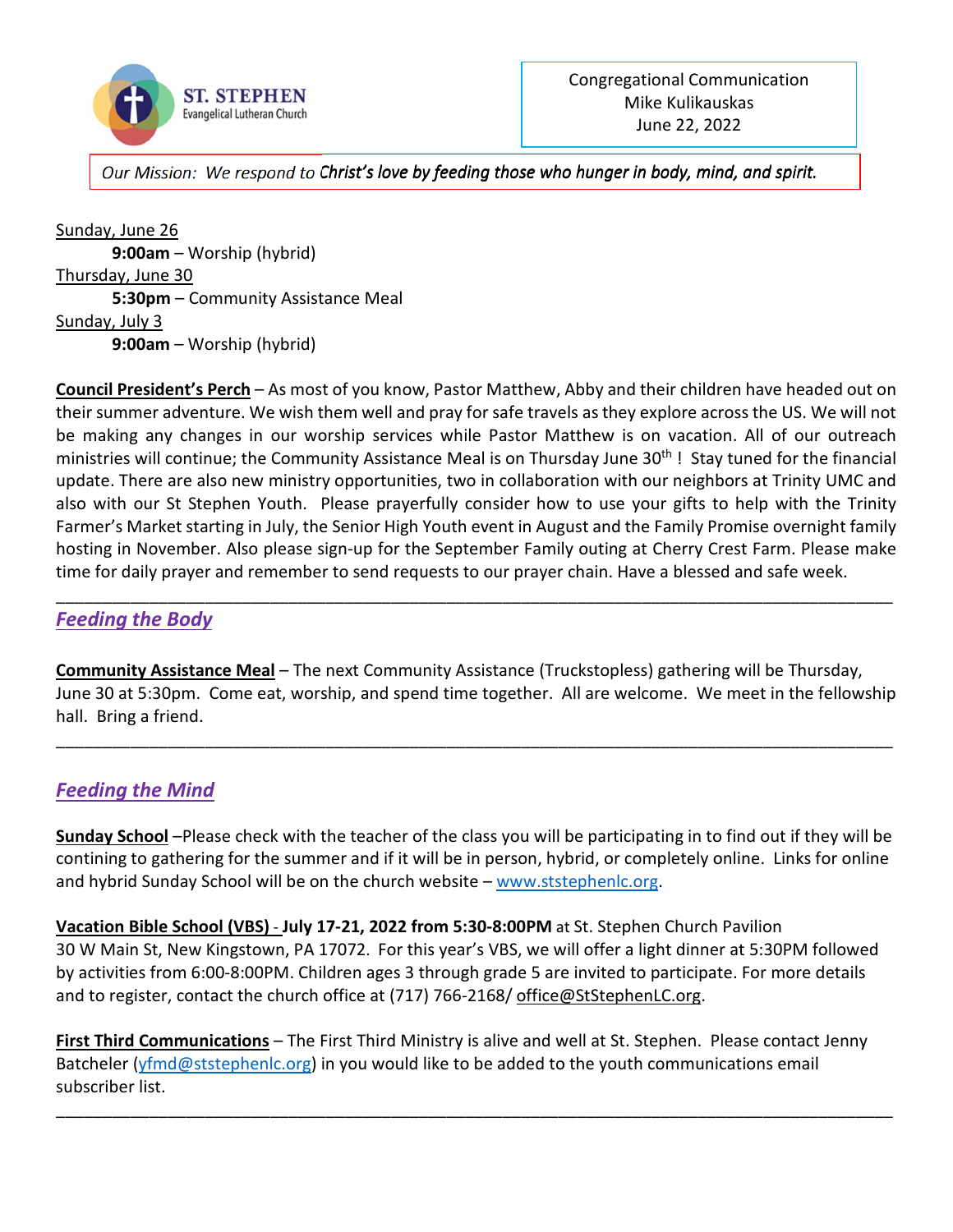# *Feeding the Spirit*

#### **Senior High Summer Camp -** August 7-12, 2022

Cost: \$50 for the entire week (partial/full scholarships available) For teens entering grades 9-12 this fall

This week-long overnight camp will be based at St. Stephen. Throughout the week, we will focus on the theme Mystery Around God. Camp will kick off Sunday evening at 5:00PM with a picnic for registered youth and their families before the youth embark on their own journey of excitement and perplexities. Throughout the week, we will travel to various locations to explore, solve, and complete activities full of puzzles, intrigue, and mystery. Camp ends at 5:00PM on Friday. Youth will look forward to exploring new daily swimming locations as well as a corn maze, escape room, laser maze with tag, dinner murder mystery theater, and even a trip into God's natural wonder-filled creation. In addition, we'll be camping in tents for the week and having themed studies, games, campfires, and onsite activities.

Register by July 8 at https://www.surveymonkey.com/r/PZKLSDT. Questions? Contact Jenny Batcheler at YFMD@ststephenlc.org

**Eagle Scout Project** – Neal's step-son Donovan is fund-raising for his Eagle Scout project. He is installing a small playground behind the Mental Health Center of Western Maryland. If you are so inclined to help, here is the link for donating: https://gofund.me/3d1c3061. Thank you in advance for any support you offer.

**Sunday worship –** Worship begins at 9am. This is hybrid worship, meaning that we worship both in person and online at the same time. At this time, due to the lower positivity rate of COVID, masking is optional for all people who participate in person. If you worship online, please introduce yourself to others online and greet other folks that you aren't familiar with. We also invite those worshipping online to provide their own elements of bread and wine/grape juice in order to participate in communion.

**Accessing worship online** - You can attend online worship by clicking this link -

https://us02web.zoom.us/j/410597064?pwd=b3lEa2hnbmtxU2kvYVhxUGN6ZWdoUT09

**You can also call 1-929-205-6099**. Once connected, just enter the Meeting ID - 410 597 064 and the password – 779080. You can also find the direct link for this on our church webpage – www.ststephenlc.org. Scroll halfway down to the link that says, "Join us online." Click the link and you'll be connected to the Zoom session.

#### **Prayers**

| <b>Name</b>     | Relationship         | <b>Request</b>                                                                       |
|-----------------|----------------------|--------------------------------------------------------------------------------------|
| Niki Hlavac     | Rose's daughter      | Starting to gain weight again. Prayers for<br>thanksgiving and continued improvement |
| Amy Towne       | Lynne's friend       | Recovering from 2 serious back surgeries.<br>Starting the painful PT recovery phase. |
| Patricia Lingle | St. Stephen Disciple | At Holy Spirit Hospital. Hoping to be transferred to<br>assisted living shortly      |